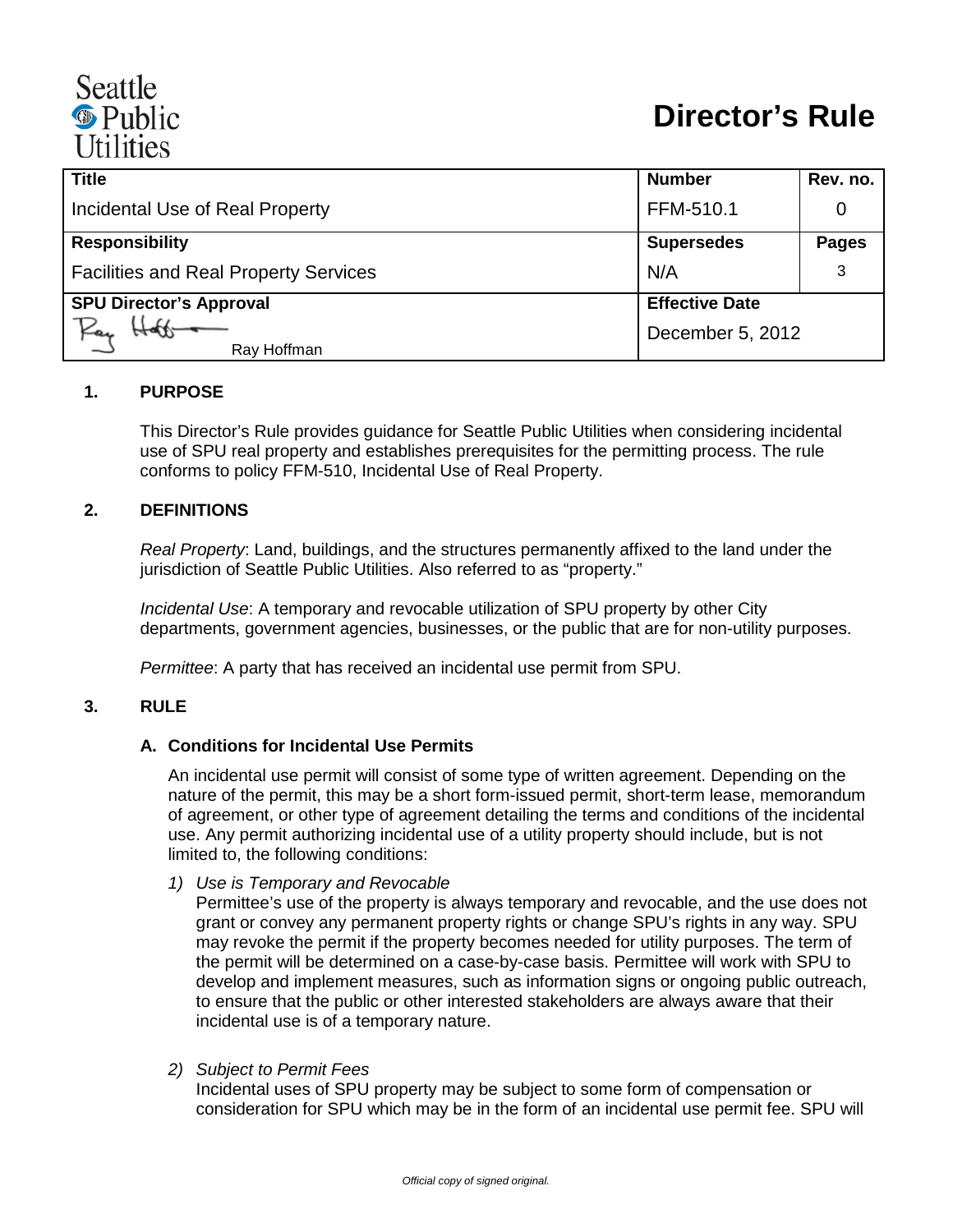not expend utility funds for activities or costs related to the Permittee's incidental use unless a prior agreement has been reached. If SPU agrees, the costs, including any use fees and administrative costs, will be reimbursed by the Permittee in the form of an incidental use permit fee. SPU may offset its costs by the reasonable value of any true and substantive benefits to SPU that arise from the incidental use.

*3) Other Permit Provisions*

The incidental use permit will include any other provisions that SPU determines are necessary or appropriate for the circumstances to protect the utility purposes of the property and the utility ratepayers' interests. These may include constraints on the number of people permitted on a utility property or requirements for a Permittee to develop a public outreach plan for SPU's approval. SPU may revoke the permit immediately for any violations of permit conditions and requirements that are not corrected by the Permittee within an SPU stipulated timeframe.

## **B. Requirements and Responsibilities of a Permittee**

- 1) Permittees must meet all of the following requirements:
	- i. The authority and resources to provide control of the incidental use.
	- ii. The assurance of appropriate, continuous monitoring of the incidental use.
	- iii. The ability and resources to rectify any damage or harm to utility property.

Failure to fulfill any of the requirements at any time may result in revocation of the permit.

- 2) Permittee must comply with all applicable federal, state, and local laws, ordinances, codes, rules and regulations, including but not limited to health, safety and environmental laws.
- 3) Permittee will correct at its expense any damages to the utility system, property or facility that arise out of the incidental use. Permittee will indemnify SPU for all damages, liabilities and expenses arising out of the incidental use and will provide any required insurance policies as determined by SPU.
- 4) Permittee will be responsible for constructing, operating, maintaining and repairing its own facilities and for conducting its own activities at its own expense, including repairs that may be caused by SPU's operation, management, or control of the property.
- 5) During the term of the permit and upon notification by SPU, Permittee will be responsible for relocating or removing any of its permitted structures or improvements. Permittee may also be required to pay SPU for installation, relocation or removal of improvements to protect SPU property from the incidental use (e.g. security fences, bollards, water meter service) or for any increased maintenance or operational costs incurred by SPU that are caused by the incidental use. If agreed to by SPU, Permittee may directly perform the maintenance or operational work.
- 6) Any property improvements proposed by a Permittee must be pre-approved by SPU. SPU will review and approve any designs for allowable structures or improvements, or plans for allowable activities, and may require that the design or plans include preventative measures to protect water quality in utility systems, receiving waters, or other sensitive areas, as well as the security and physical integrity of the utility property. The preventative measures may include, but is not limited to denial of certain structures or activities, adjustments or corrections to designs or plans, and specific ongoing monitoring and oversight.